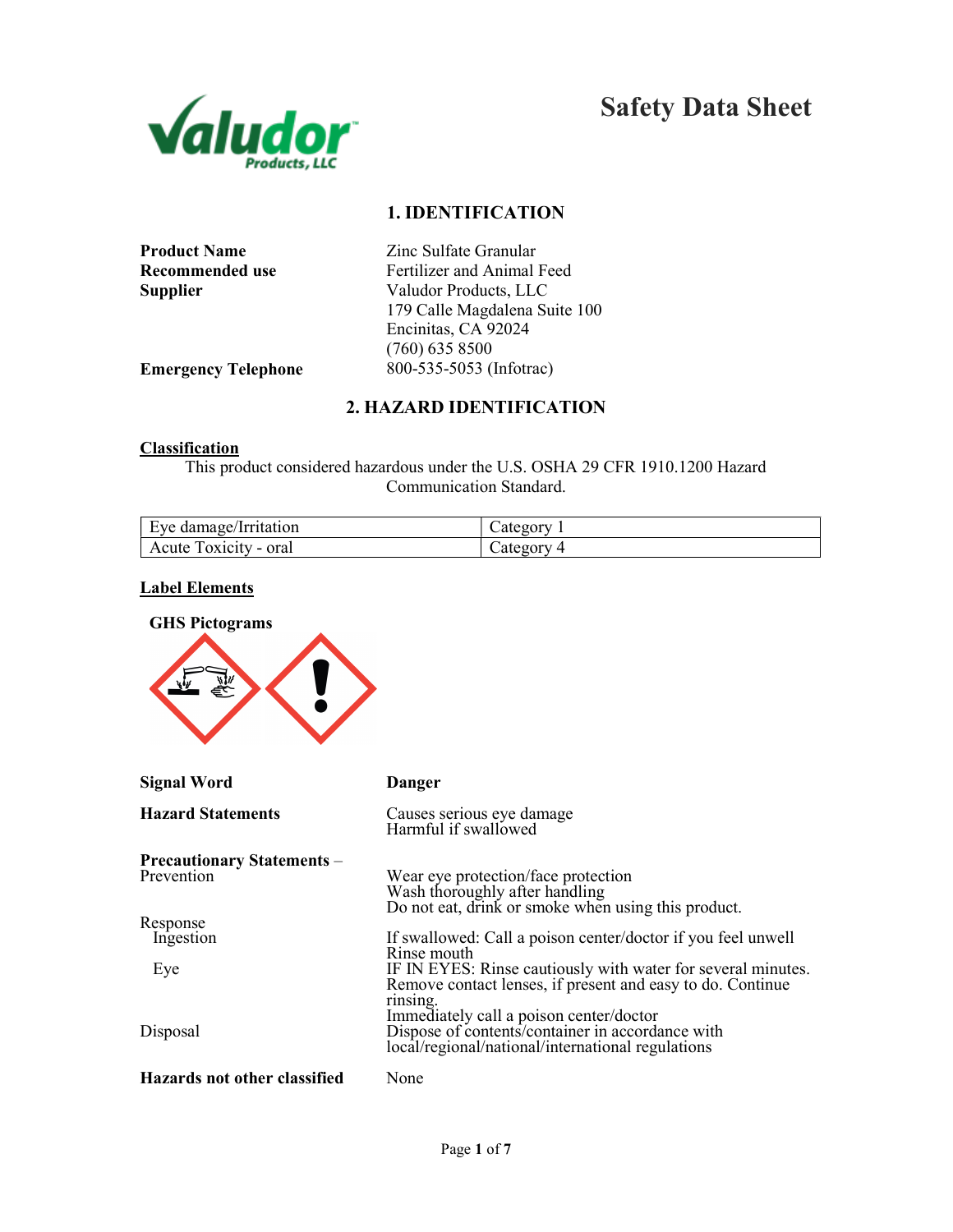# 3. COMPOSITION / INFORMATION ON INGREDIENTS

| <b>Substance</b>          |                                                                                                                                                                                                               |                                                                                                                            |
|---------------------------|---------------------------------------------------------------------------------------------------------------------------------------------------------------------------------------------------------------|----------------------------------------------------------------------------------------------------------------------------|
| <b>Chemical name</b>      | <b>CAS-No</b>                                                                                                                                                                                                 | Weight-%                                                                                                                   |
| Zinc Sulfate Monohydrate  | 7446-19-7                                                                                                                                                                                                     | 90-100                                                                                                                     |
|                           | <b>4. FIRST-AID MEASURES</b>                                                                                                                                                                                  |                                                                                                                            |
| <b>First Aid Measures</b> |                                                                                                                                                                                                               |                                                                                                                            |
| <b>Eye Contact</b>        | Immediately rinse with plenty of water. Remove contact<br>lenses, if present and easy to do so. Keep eye wide open<br>while rinsing. Continue rinsing for 15 minutes. Call a doctor/<br>physician immediately |                                                                                                                            |
| <b>Skin Contact</b>       | call a doctor/physician                                                                                                                                                                                       | Wash off immediately with plenty of water. Remove all<br>contaminated clothes and shoes. If skin irritation persists,      |
| <b>Inhalation</b>         | attention.                                                                                                                                                                                                    | Remove to fresh air. If not breathing, give artificial<br>respiration. If breathing is difficult, give oxygen. Get medical |
| Ingestion                 | unconscious person. Get medical attention.                                                                                                                                                                    | If swallowed, give several glasses of water to drink. Do NOT<br>induce vomiting. Never give anything by mouth to an        |

#### Most important symptoms/effects, acute and delayed

| <b>Symptoms</b> | No information available         |
|-----------------|----------------------------------|
|                 | <b>5. FIRE-FIGHTING MEASURES</b> |

| <b>Suitable extinguishing Media</b> | Use any means suitable for extinguishing surrounding fire.                                                                                         |
|-------------------------------------|----------------------------------------------------------------------------------------------------------------------------------------------------|
| Unsuitable Extinguishing Media      | Use water carefully as material will react with water to form<br>acidic solution. Water spray may be used to keep fire exposed<br>containers cool. |

## Specific Hazards Arising from the chemical

| Hazardous combustion products Thermal decomposition can lead to the release of irritation or |
|----------------------------------------------------------------------------------------------|
| toxic gases and vapors; including and not limited to: Oxides                                 |
| of zinc and sulfur                                                                           |

## Protective equipment and precautions for fire-fighters

As in any fire, wear self-contained breathing apparatus pressure-demand, MSHA/NIOSH (approved or equivalent) and full protective gear.

## 6. ACCIDENTAL RELEASE MEASURES

## Personal precautions, protective equipment, and emergency procedures

Personal precautions Avoid contact with eyes, skin and clothing. Avoid breathing vapors or mists. Use personal protection recommended in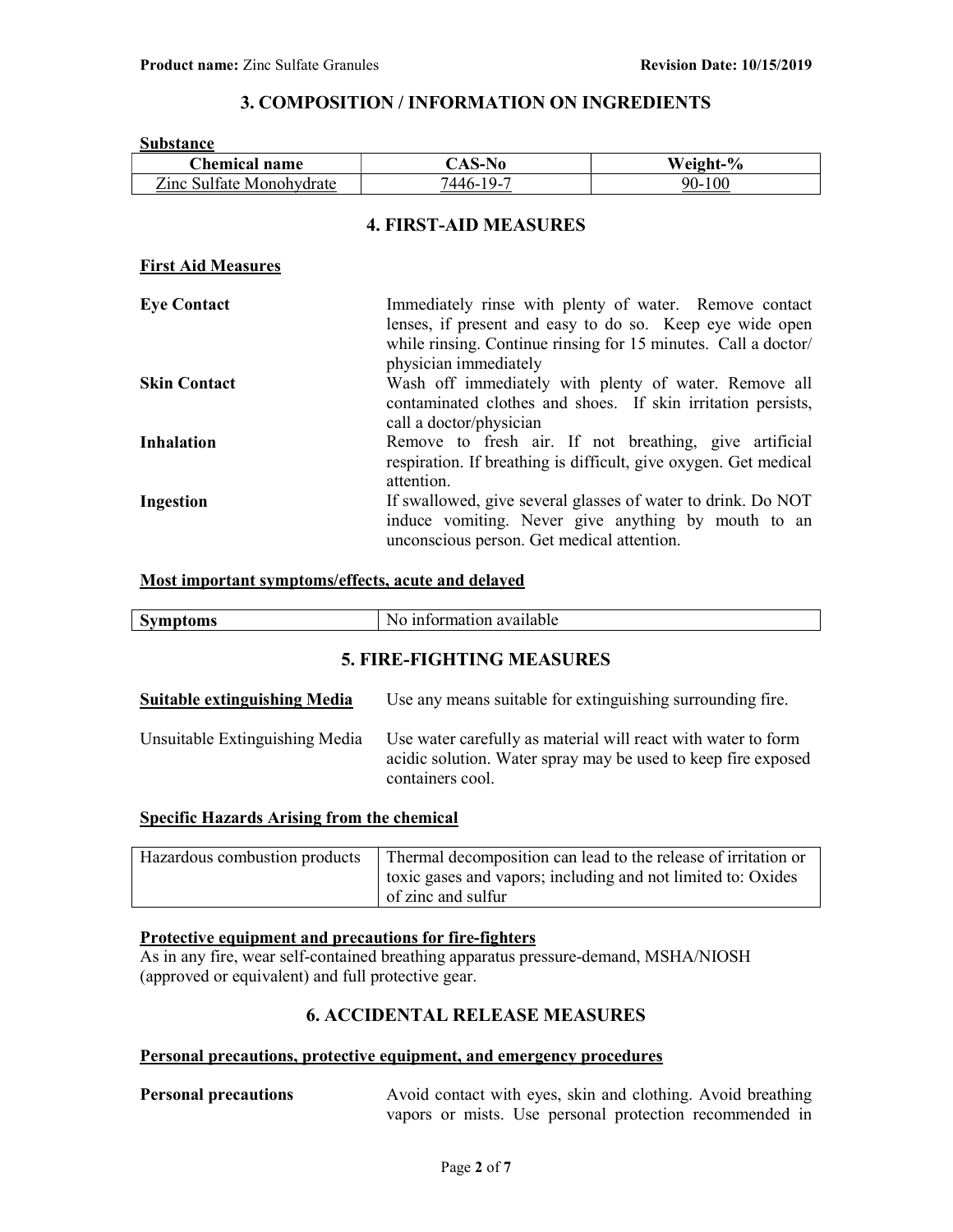Section 8. Ensure adequate ventilation.

## Methods and materials for containment and cleanup

| <b>Methods for clean-up</b>      | Sweep or vacuum up and place in an appropriate closed |  |
|----------------------------------|-------------------------------------------------------|--|
|                                  | container. Keep unauthorized personnel away. Avoid    |  |
|                                  | generating dust.                                      |  |
| <b>Environmental Precautions</b> | Prevent entry into waterways or sewers                |  |

# 7. HANDLING AND STORAGE

#### Precautions for safe handling

Do not breathe dust. Avoid direct or prolonged contact with skin, eyes and clothing. Do not ingest. Do not use in areas without adequate ventilation. Use personal protective equipment recommended in section 8. Wash thoroughly after handling. Remove and wash contaminated clothing before re-use. Handle in accordance with good industrial hygiene and safety practices.

# Conditions for safe storage, including any incompatibilities

Store in a cool/low-temperature, well-ventilated, dry place. Keep containers closed and labeled when not in use.

# 8. EXPOSURE CONTROLS / PERSONAL PROTECTION

#### Exposure Guidelines

This product does not contain any hazardous materials with occupational exposure limits established by the regional specific regulatory bodies

## Appropriate engineering controls

A system of local and/or general exhaust is recommended to keep employee exposures as low as possible. Local exhaust ventilation is generally preferred because it can control the emissions of the contaminant at its source, preventing dispersion of it into the general work area. Maintain eye wash fountain and quick-drench facilities in work area.

## Personal Protective Equipment

| <b>Eye/face protection</b>    | Use chemical safety goggles                                   |
|-------------------------------|---------------------------------------------------------------|
| <b>Skin protection</b>        | Wear impervious protective clothing, including boots, gloves, |
|                               | lab coat, apron or coveralls, as appropriate, to prevent skin |
|                               | contact.                                                      |
| <b>Respiratory protection</b> | Not required under normal circumstances. If exposure limits   |
|                               | are exceeded or if irritation or other symptoms are           |
|                               | experienced use a NIOSH/MSHA approved respirator              |
| <b>Hygiene Measures</b>       | Handle in accordance with good industrial hygiene and safety  |
|                               | practices. Do not eat, drink or smoke when using this         |
|                               | product.                                                      |

# 9. PHYSICAL and CHEMICAL PROPERTIES

| Appearance            | White granules             |
|-----------------------|----------------------------|
| <b>Physical state</b> | Solid                      |
| Odor                  | <b>Odorless</b>            |
| Odor threshold        | No information available   |
| pH                    | 4.0-5.2 $(50 \text{ g/L})$ |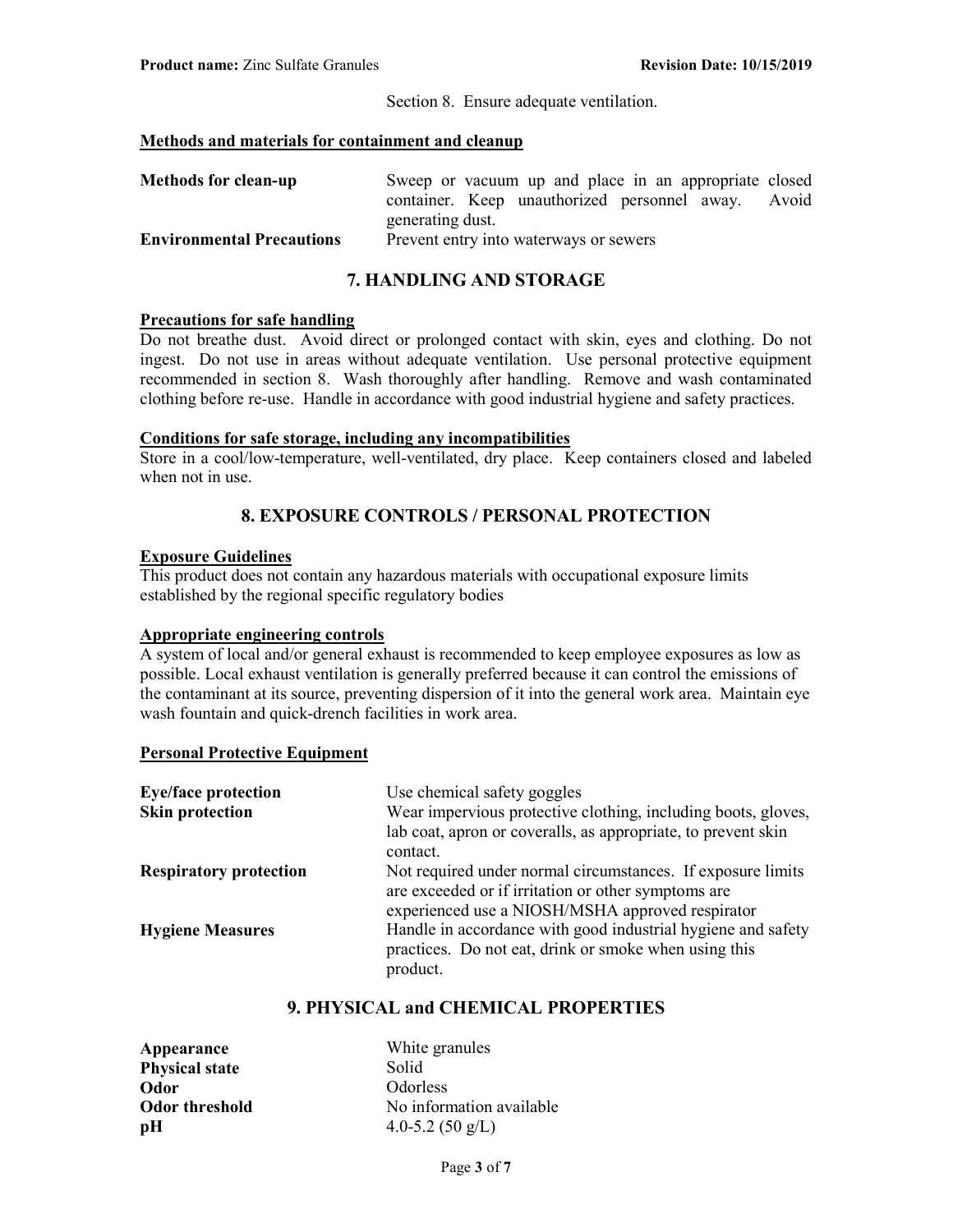| Melting point / freezing point<br><b>Boiling point / Boiling range</b><br><b>Flash point</b><br><b>Evaporation rate</b> | No information available<br>Not applicable<br>Not applicable<br>Not applicable |
|-------------------------------------------------------------------------------------------------------------------------|--------------------------------------------------------------------------------|
| <b>Flammability</b>                                                                                                     | No information available                                                       |
| <b>Flammability or explosive</b>                                                                                        |                                                                                |
| limits                                                                                                                  |                                                                                |
| <b>Upper</b>                                                                                                            | No information available                                                       |
| Lower                                                                                                                   | No information available                                                       |
| Vapor pressure                                                                                                          | No information available                                                       |
| <b>Vapor density</b>                                                                                                    | No information available                                                       |
| <b>Specific Gravity</b>                                                                                                 | 3.28                                                                           |
| Solubility in water                                                                                                     | 54g/100 ml at 70 $^{\circ}$ F                                                  |
| <b>Partition coefficient</b>                                                                                            | No information available                                                       |
| <b>Auto-ignition temperature</b>                                                                                        | No information available                                                       |
| <b>Decomposition temperature</b>                                                                                        | No information available                                                       |
| <b>Viscosity</b>                                                                                                        | No information available                                                       |

# 10. STABILITY AND REACTIVITY

| Reactivity                                   | None known under normal conditions                                                                           |
|----------------------------------------------|--------------------------------------------------------------------------------------------------------------|
| <b>Chemical stability</b>                    | Stable under ordinary conditions of use and storage.<br>Hygroscopic: absorbs moisture or water from the air. |
| <b>Possibility of hazardous</b><br>reactions | None under normal processing                                                                                 |
| <b>Conditions to avoid</b>                   | Avoid dust formation                                                                                         |
| Incompatible materials                       | Strong bases. Exposure to moist air or water.                                                                |
| <b>Hazardous decomposition</b><br>products   | Zinc sulfate can decompose at high temperatures to form<br>toxic oxides, sulfur and zinc oxide.              |

# 11. TOXICOLOGICAL INFORMATION

## Information on likely routes of exposure

| <b>Skin contact</b> | May cause skin irritation                 |
|---------------------|-------------------------------------------|
| Eye contact         | Causes serious eye damage                 |
| <b>Inhalation</b>   | May cause irritation of respiratory tract |
| Ingestion           | Harmful if swallowed                      |

# Symptoms related to the physical chemical and toxicological characteristics

Symptoms may include redness, itching, pain, coughing, sore throat, shortness of breath, temporary loss of vision, abdominal pain, diarrhea, nausea, vomiting

# Delayed and immediate effects and also chronic effects form short and long-term exposure

Skin damage/irritation Not classified Sensitization Not classified<br>
Mutagenic effects Not classified Mutagenic effects

Eye damage/irritation<br>
Causes serious eye damage<br>
Not classified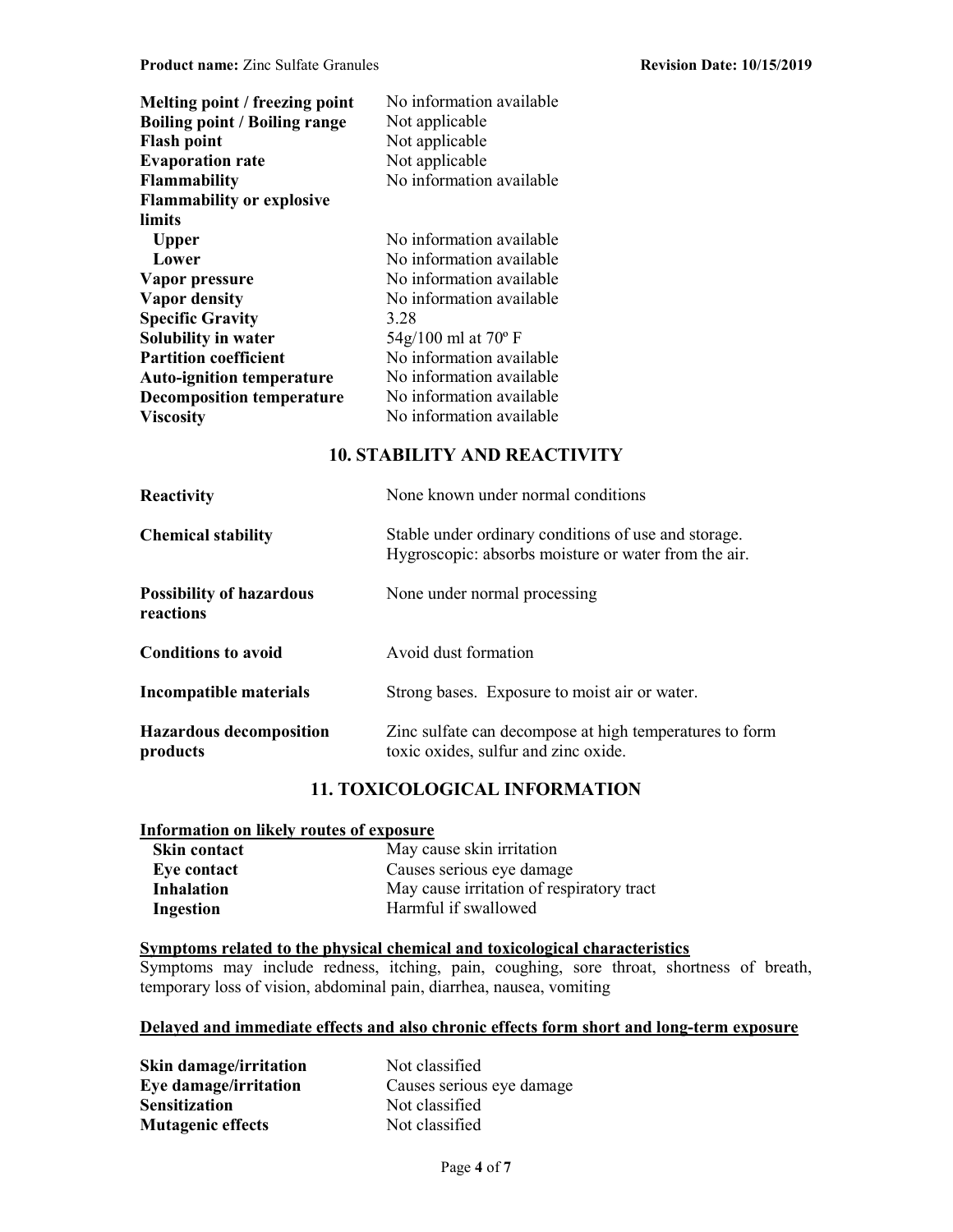## Carcinogenicity No component of this product is identified as a known or

Reproductive toxicity Not classified STOT – single exposure Not classified<br>STOT – reneated exposure Not classified  $STOT$  – repeated exposure Aspiration hazard Not classified

## Acute Toxicity

#### Component information

| <b>Component</b> | ∴as-No    | <b>LD50 Oral</b>    | LD50 Dermal    | <b>LC50</b> Inhalation |
|------------------|-----------|---------------------|----------------|------------------------|
| Zinc sulfate     | 7733-02-0 | $574 \text{ mg/kg}$ | $>2,000$ mg/kg |                        |

# 12. ECOLOGICAL INFORMATION

**Ecotoxicity** Very toxic to aquatic life with long lasting effects

anticipated carcinogen by NTP, IARC, OSHA or ACGIH

| Component                      | <b>Species</b>              | Data                   |
|--------------------------------|-----------------------------|------------------------|
| Zinc sulfate $(CAS 7733-02-0)$ |                             |                        |
| <b>Aquatic</b>                 |                             |                        |
| Fish LC50                      | Rainbow trout (Oncorhynchus | $0.24 - 0.83$ mg/l 96h |
|                                | mykiss)                     |                        |
| Crustacea EC 50                | Water Flea (Daphnia Magna)  | $7.4 \text{ mg}/148h$  |
|                                |                             |                        |

| <b>Bioaccumulative potential</b> | No information available |
|----------------------------------|--------------------------|
| <b>Mobility in soil</b>          | No information available |
| Other adverse effects            | No information available |

Persistence and degradability No information available

# 13. DISPOSAL CONSIDERATIONS

Waste Disposal Methods Processing, use or contamination of this product may occur during product use. Accordingly, it is the responsibility of the user to determine the proper disposal methodologies. Consult the appropriate state, regional or local regulations to ensure complete and accurate classification. Dispose of contaminated packaging in accordance with local regulations.

## 14. TRANSPORT INFORMATION

DOT Not Regulated

Classification depends on package size, mode of transport and other factors. Always consult local regulations before shipment

# 15. REGULATORY INFORMATION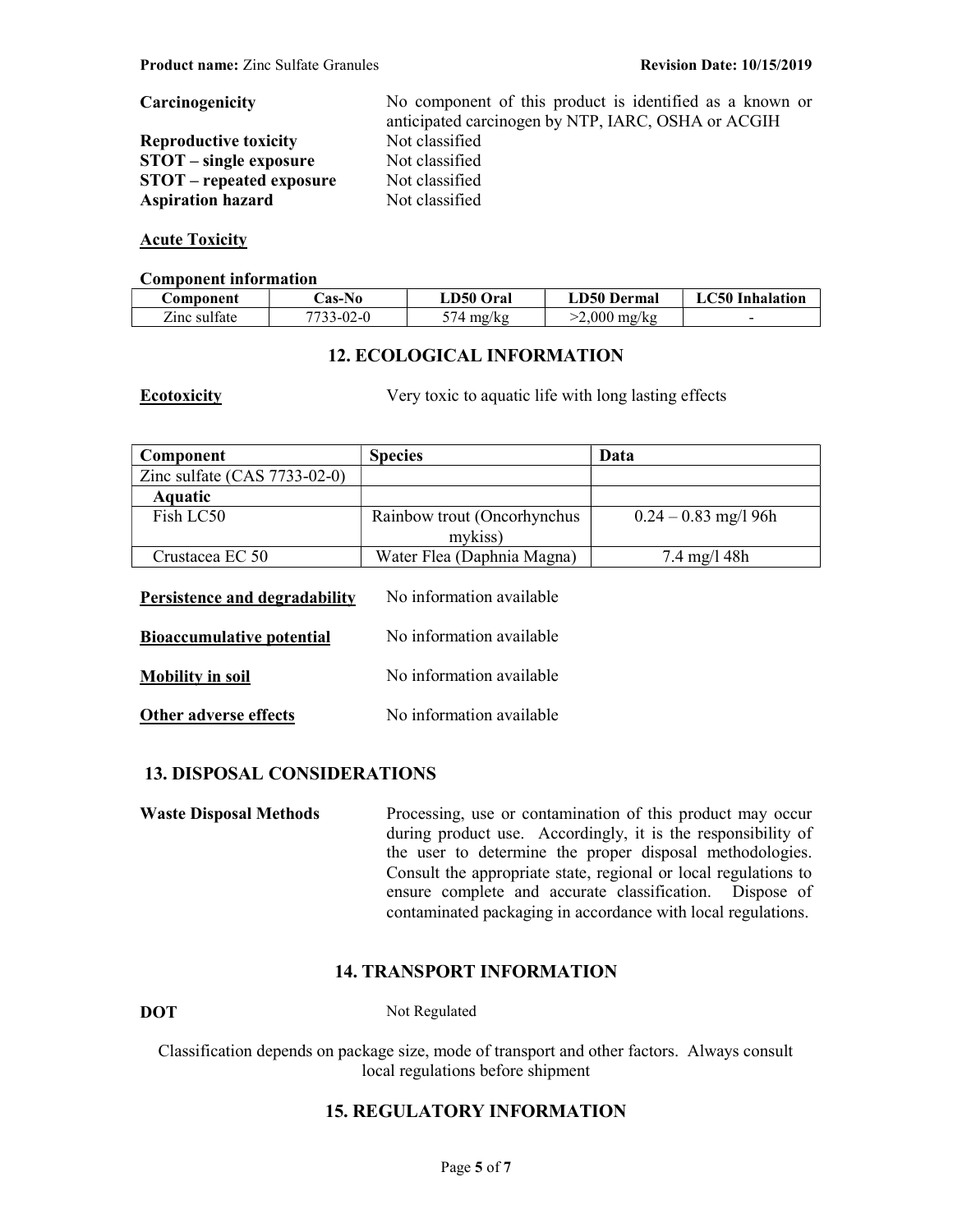#### International Inventories

| TCC<br>80<br>$\sim$<br>∸∾ | 10100<br>7 IG C                   |
|---------------------------|-----------------------------------|
| <b>DSL</b>                | $\overline{\phantom{a}}$<br>usicu |

#### US Federal Regulations

## TSCA section 12(b) Export Notification

Not regulated

#### SARA 313

Section 313 of Title III of the Superfund Amendments and Reauthorization Act of 1986 (SARA). This product contains the following compounds which are subject to the reporting requirements of the Act and 40 CFR, Part 372: Zinc compounds 90-100%

#### SARA 311/312 Hazard Categorization

| Acute health hazard   | Yes              |
|-----------------------|------------------|
| Chronic Health Hazard | No               |
| Fire hazard           | No               |
| Pressure              | $\rm No$         |
| Reactivity            | $\rm N_{\Omega}$ |

#### CERCLA/SARA 302 & 304

Section 302 & 304 of Title III of the Superfund Amendments and Reauthorization Act of 1986 (SARA). This product contains the following compounds which are subject to the reporting requirements of the Act and 40 CFR, Part 355.

| <b>Chemical name</b> | -No<br>∴as-l`                    | $\cap$ ER $\cap$<br><b>RO</b><br>. А |
|----------------------|----------------------------------|--------------------------------------|
| ∠inc sul†ate         | $.3 - 02$<br>7733.<br>$\sqrt{ }$ | $1000$ lbs.                          |

#### CWA (Clean Water Act)

This product contains the following substances which are regulated pollutants pursuant to the Clean Water Act (40 CFR 122.21 and 40 CFR 122.42): Zinc Sulfate

#### US State Regulations

#### California Proposition 65

This product does not contain any proposition 65 chemicals

# 16. OTHER INFORMATION

| Health: 2<br>Flammability: 0<br><b>NFPA Ratings</b> |  |  |  | Reactivity: 0 |
|-----------------------------------------------------|--|--|--|---------------|
|-----------------------------------------------------|--|--|--|---------------|

Creation Date: 02/21/2016 Revision Date: 10/15/2019 Revision Number: 1.0 Revision Information: Creation

## Disclaimer

The information provided in this Safety Data Sheet is correct to the best of our knowledge, information and belief at the date of its publication. The information given is designed only as a guidance for safe handling, use, processing, storage, transportation, disposal and release and is not to be considered a warranty or quality specification. The information relates only to the